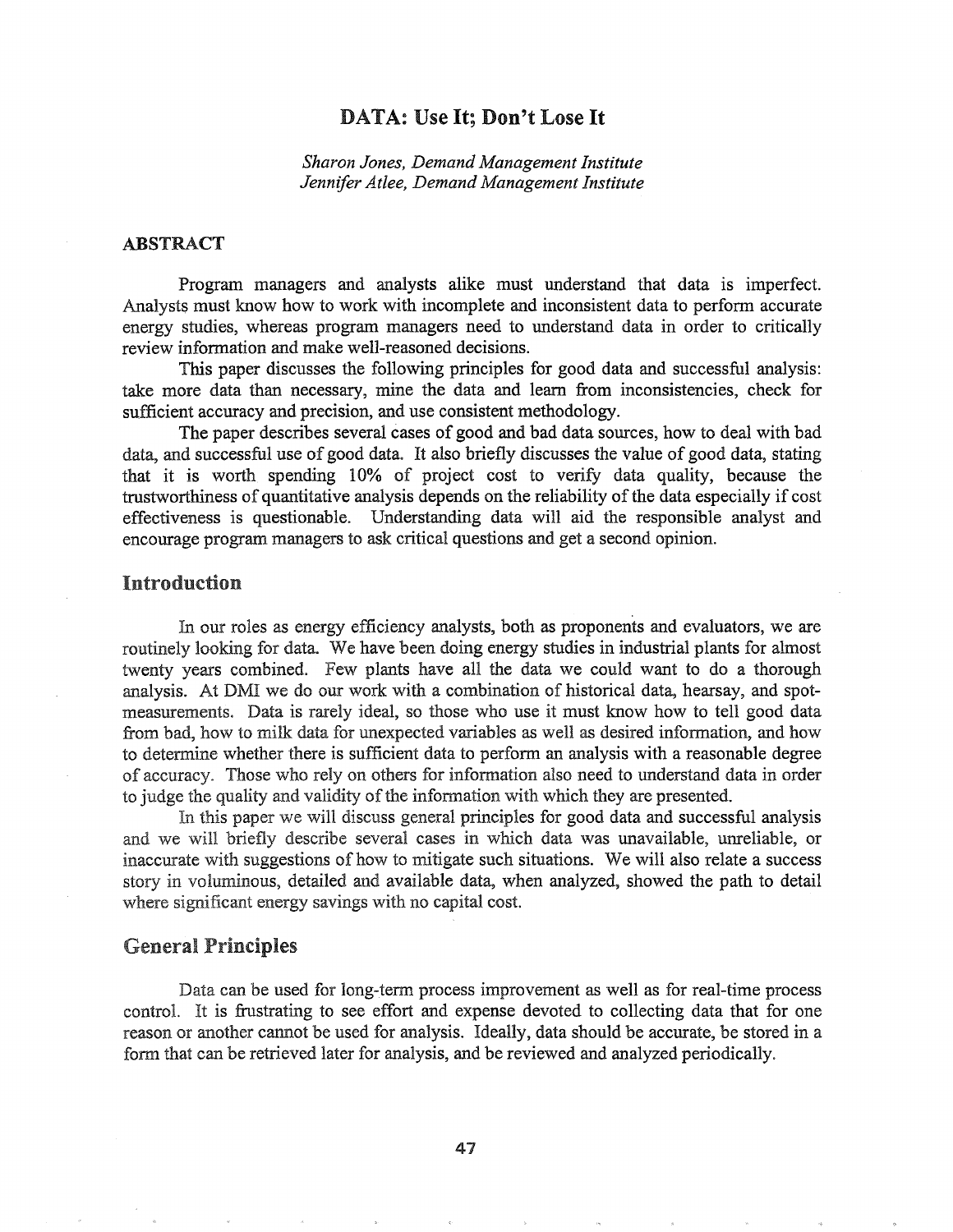Data is rarely ideal. As consultants we frequently have to work with incomplete and inaccurate data. The following suggestions are based on our experiences working with realworld data and data collection.

1) Take more data than is required. It will not all agree with itself so choose which data to believe. Having excess data will facilitate double-checking of energy savings estimates, and may indicate possible problems and complicating variables. Facilities benefit from digitally recording process data, and digitally recorded data can sometimes be obtained from facility computers.

2) Learn to mine the data to get the information needed. If the required data is not readily available find it by triangulating using other data.. "The devil is in the details" is a cliche because it is applicable. Become a detective. Inconsistencies in data can be a gold mine of information about process peculiarities and variables that will affect savings. Inconsistencies may also suggest alternate savings options.

3) All the data in the world is of no help if it is inaccurate, or of too poor resolution for use in calculations. Check the gauges being used, make sure they are calibrated, and keep an eye open for inconsistencies. Standard temperature gauges are only good to  $\pm 2^{\circ}$ F unless high accuracy gauges are purchased. Temperature gauges with  $\pm 1^{\circ}$  or  $\pm 1/2^{\circ}$  accuracy are available but are usually expensive. Pressure gauges go bad quickly. A test to determine whether a pressure gauge is operating correctly is to read two gauges and switch their locations to see if the readings are duplicated. Don't rely on the site's gauges; bring a pressure gauge to the site. Liquid-filled pressure gauges maintain their calibration longer but are not as accurate as non-liquid-filled.

4) Don't confuse precision with accuracy: "oh it's pretty accurate  $-$  it's digital". It is easier to read the precision on a digital gauge; it is not necessarily more accurate. Digital gauges can provide a very precise but wrong answer.

5) Pay attention to scale. Subtracting two reasonably accurate large numbers from one another can result in a highly questionable small number. For example, a 2% margin of error on the total energy use of a pump system may be small, but if the potential energy savings is 4% of the total energy use, the possibility of having zero savings is within that margin of error. If subtraction is used, it is desirable to use the same method for both large number calculations in order to minimize the effect of unaccounted variables. Calculating savings directly, rather than using subtraction, ensures a consistent method.

# Examples of Unavailable/Inaccurate Data

The following examples illustrate ways of recognizing and, where possible, mitigating situations where data is unavailable, unreliable, or inaccurate.

#### **Poor Quality Data**

DMI was contracted to review the savings of a chilled water system retrofit at a plastics manufacturing plant. To perform this analysis we needed to determine the chiller load. One way to calculate load is to use the difference between the entering and leaving chilled water temperatures. At this site the operator manually recorded the entering and leaving chilled water temperatures from a stick thermometer having an accuracy of  $\pm 1$ °F and low resolution. Assuming a visual operator error of 1<sup>o</sup>F and a meter accuracy of  $\pm$  1<sup>o</sup>F for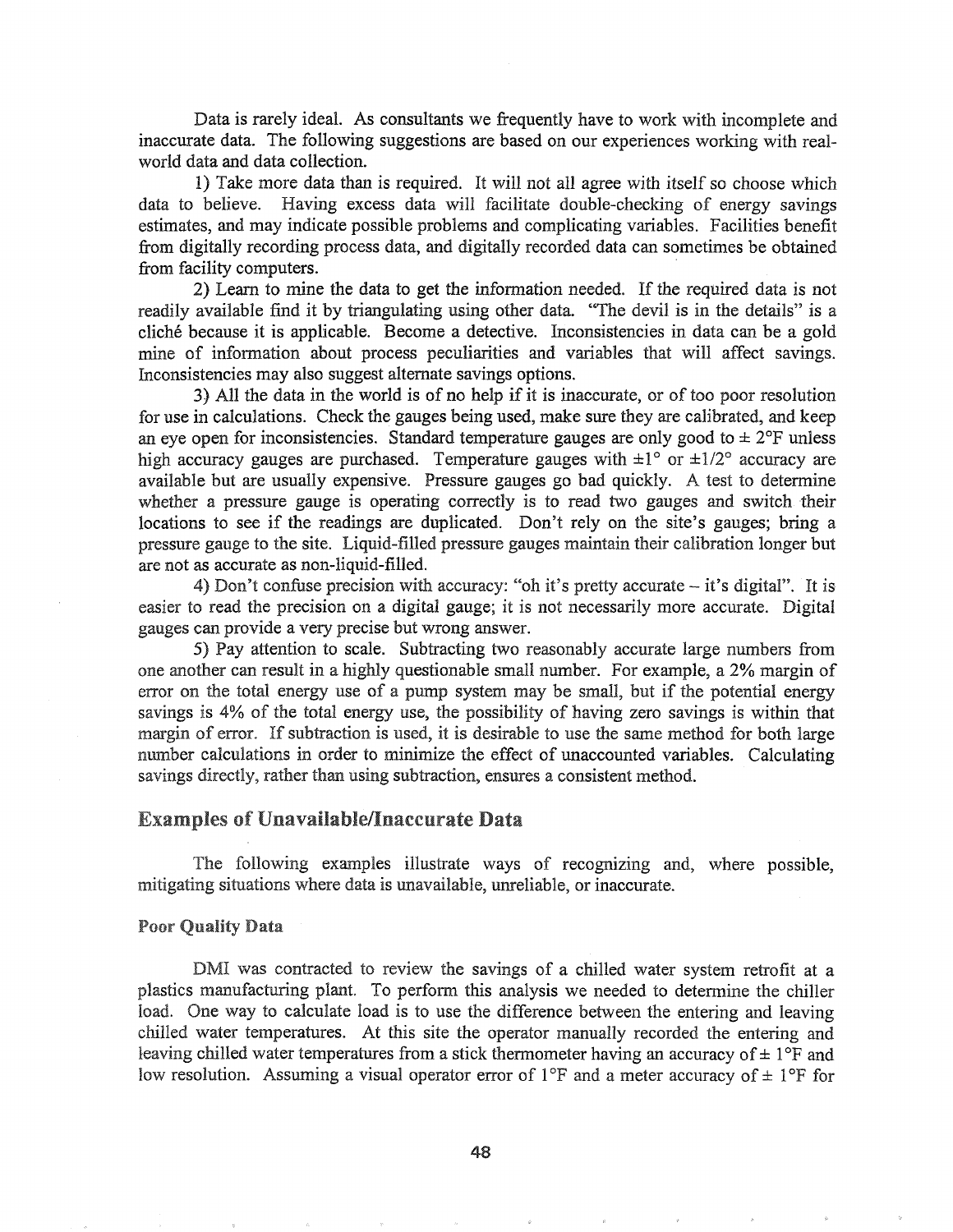both entering and leaving temperature results in an error of  $\pm 4$ °F. The entering and leaving chilled water temperature differential was  $10^{\circ}$ F when the unit was fully loaded. An error of  $\pm$  4°F could result in a misestimate equaling 40% of the total possible load. The poor resolution of the data rendered it useless for analysis. In this case we used chiller amperes to estimate the load.

#### Inaccessible Data of Poor Quality

DMI was contracted to evaluate the energy savings resulting from meeting a facility's additional cooling load with a chilled water plant expansion instead of DX units. To determine savings we needed to estimate the cooling load based on flow and temperature of the chilled water through a condenser coil. Although this data was available, it was in graphical form only and there was no storage and retrieval mechanism. While this may have been effective for real time process control, substantial work was needed to extract data for analysis. Acquiring the necessary information required printing 22 pages of graphs daily for six months. After all that, the temperature accuracy was too poor for load calculations (Figure 1). We printed 4,000 pages, only to throw them away as useless. Think about the level of accuracy required for analysis before putting extensive effort into data collection.



Figure 1. Graphical Temperature Data

#### Assumptions and Inconsistencies

A flexible circuit board manufacturer uses 156,000 gal/day of city water for a temperature-sensitive plating process. DMI was investigating energy savings that could be gained by using city water destined for the warm water system (100°F) to precool 60°F chilled water (Figure 2). Savings depended on entering city water temperature of  $57°F$  or less. While this assumption seemed reasonable to us and to the plant manager, an operator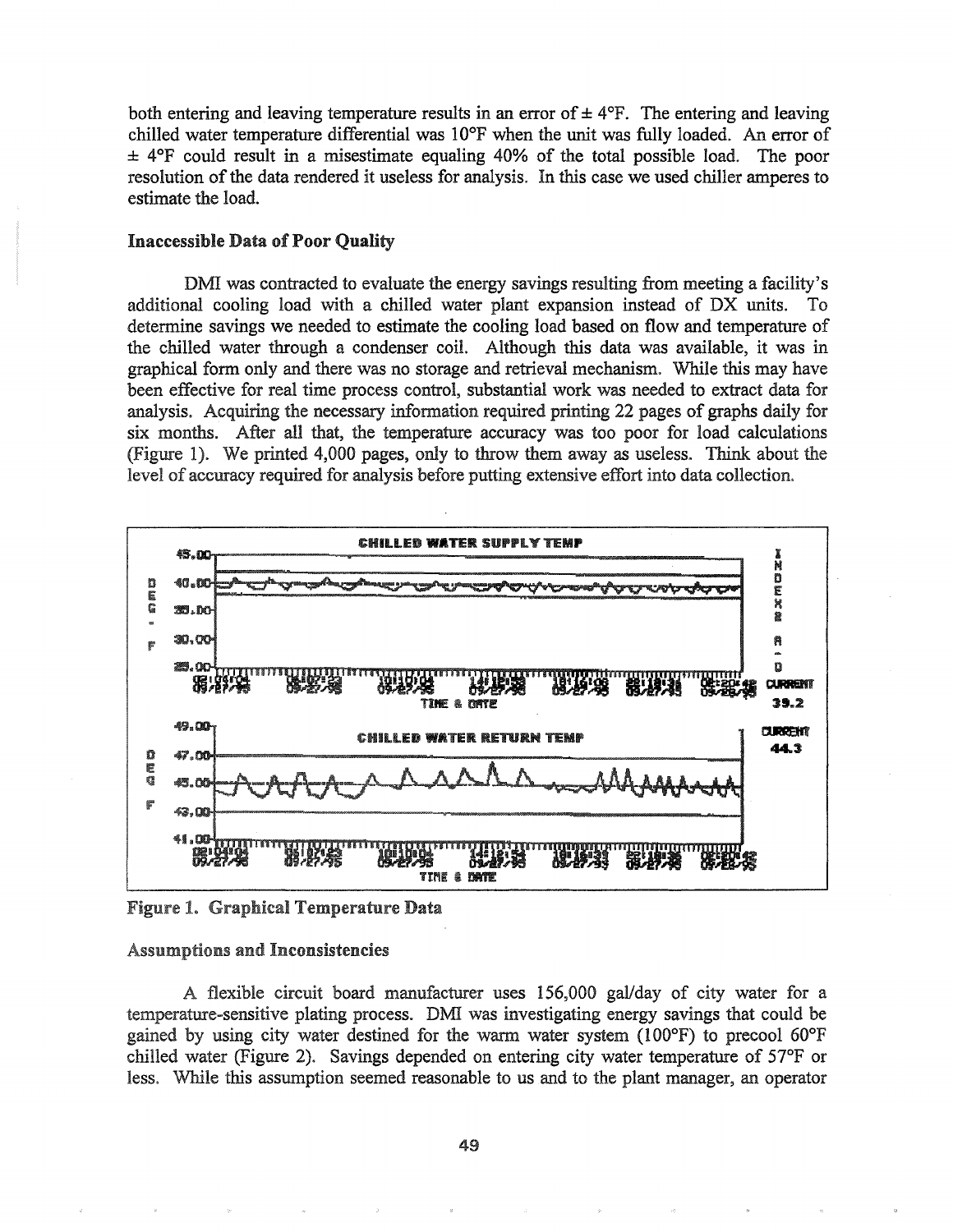argued that he had seen the entering city water temperature rise above 80°F. The plant manager vigorously disagreed, explaining that the water was supplied from a river where he had successfully fished, and fish couldn't live in 80°F water. There was no record of temperature, and we were performing the study in the middle of winter. To resolve the issue we called the city water supply company, which recorded water temperature once a week. It turned out that city water from the river at times exceeded 80°F, and was higher than 57°F for most of the summer. If we had not investigated the inconsistent responses of plant personnel by tracking down the data from an alternate source we could have drastically overestimated the savings potential.



Figure 2. Schematic of Heat Recovery System

#### Minimum Data Requirements

A fabric manufacturing plant had a process in which dye was forced at high pressure through rolls of fabric. System pressure was generated by constant speed pumps and manually controlled by throttling valves. We were to determine the potential energy savings for installing variable frequency drives (VFDs) on the pumps thus saving energy by generating only as much pressure as required by the process. To estimate savings we needed to know the flow through the pump and the pressure drop across the valve.

There were no operational gauges to measure pressure drop across the valve directly, however the pressure drop across the valve could also be calculated from flow and valve position using the Cv ratio (a characteristic of the valve). There was a pressure gauge that indicated the pressure input to the pneumatic throttling valve (corresponding to position), however its value was not observed or recorded.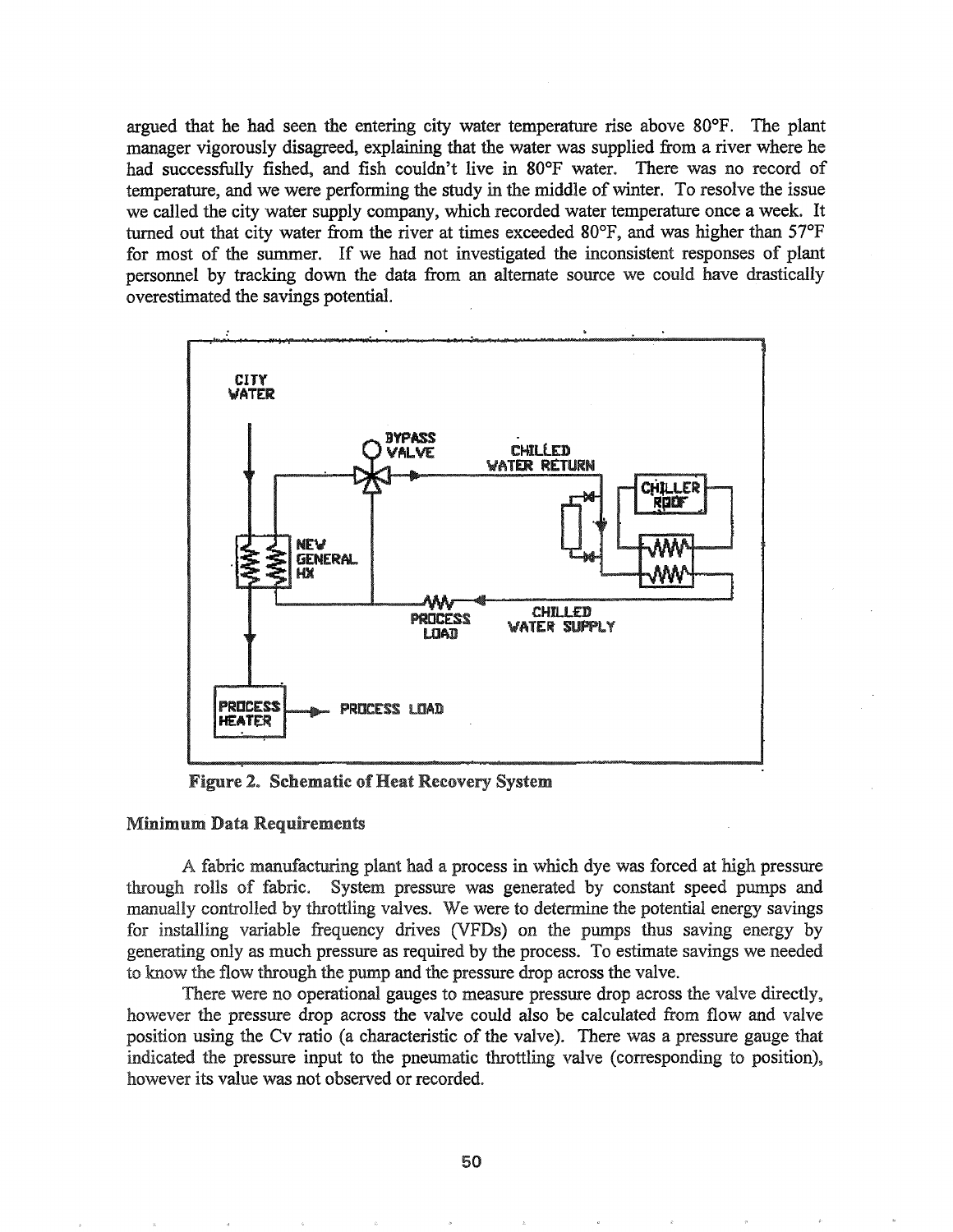We could estimate flow through the pump at the time of the visit from our metered power draw and the pump curve. However this estimate depends on an assumed motor efficiency, and the assumption that the pump is performing to specification. In addition, due to the lack of records we could not determine whether that flow was representative.

The savings estimate was very sensitive to both valve position and flow. Assuming a flow of 1,000 gpm, a valve position of 75% open would result in negative savings, due to the energy penalty of the VFD, whereas a valve position of 25% open would result in savings of 25% of the pre-retrofit energy use.. Assuming a valve position of 25% open, a flow of 400 gpm vs. 1,000 gpm would also result in savings ranging from negative to 25%. The site could either install considerable monitoring equipment or make the VFD decision without any assurance that there would be savings. The vendor of the dye machines claimed the new system could provide an average savings of 30%, but did not explain the basis of the claim. The site decided to collect more data.

#### The Value of a Consistent Method & a Sleuth's Eye

We were contracted to review the actual savings of a previously installed VFD retrofit at a wastewater pumping station. The original analysis, conducted pre-retrofit, estimated energy usage by the post-retrofit system using a bin analysis based on assumptions of usage, nominal d of the pump, static head in the system, and pump efficiency. The analyst calculated the energy use of the pre-retrofit system from six months of billing data, assuming that the pump was responsible for all of the energy use. The methods used for both pre- and post- retrofit calculations were reasonable but inconsistent: the former used data while the latter relied entirely on assumptions. We wanted to use a consistent methodology in our review to minimize the possible effects of unaccounted variables. Our options were to review what the theoretical analysis showed for the base case, or collect electrical billing data for the installed case. Working with the rule that more data is better, we did both and metered the power input to the pump as well.

Our metering data for the pump did not correspond to the billing data for the same time period. Through interviews of site personnel we discovered there were electric heaters in the pump house.

Once we determined that electric heat was an issue, we used the billing data in conjunction with historical weather data from NOAA and flow data from the site to do a 2variable regression on both heating degree-days and flow. We ran one pre-retrofit and one post-retrofit regression and calculated the annual energy use in each case as the sum of products of the flow for each billing period and the flow coefficient of the regression. Our analysis showed that actual savings were only  $11\%$  of the original estimate.

Neglecting the heaters was an easy mistake to make. The real underlying error was using inconsistent methodology so that the heating energy was essentially added to the savings resulting in a drastic overestimate. We discovered this error by insisting on consistent methodology and investigating the discrepancy we found in the data. The original analyst did not have the benefit of post-retrofit metering data, however using a theoretical analysis for the pre-retrofit case as well as the post-retrofit case would have been methodologically consistent and would have been less likely to severely overestimate savings. In addition, the analyst could have discovered the heaters by comparing the preretrofit theoretical analysis with the billing data.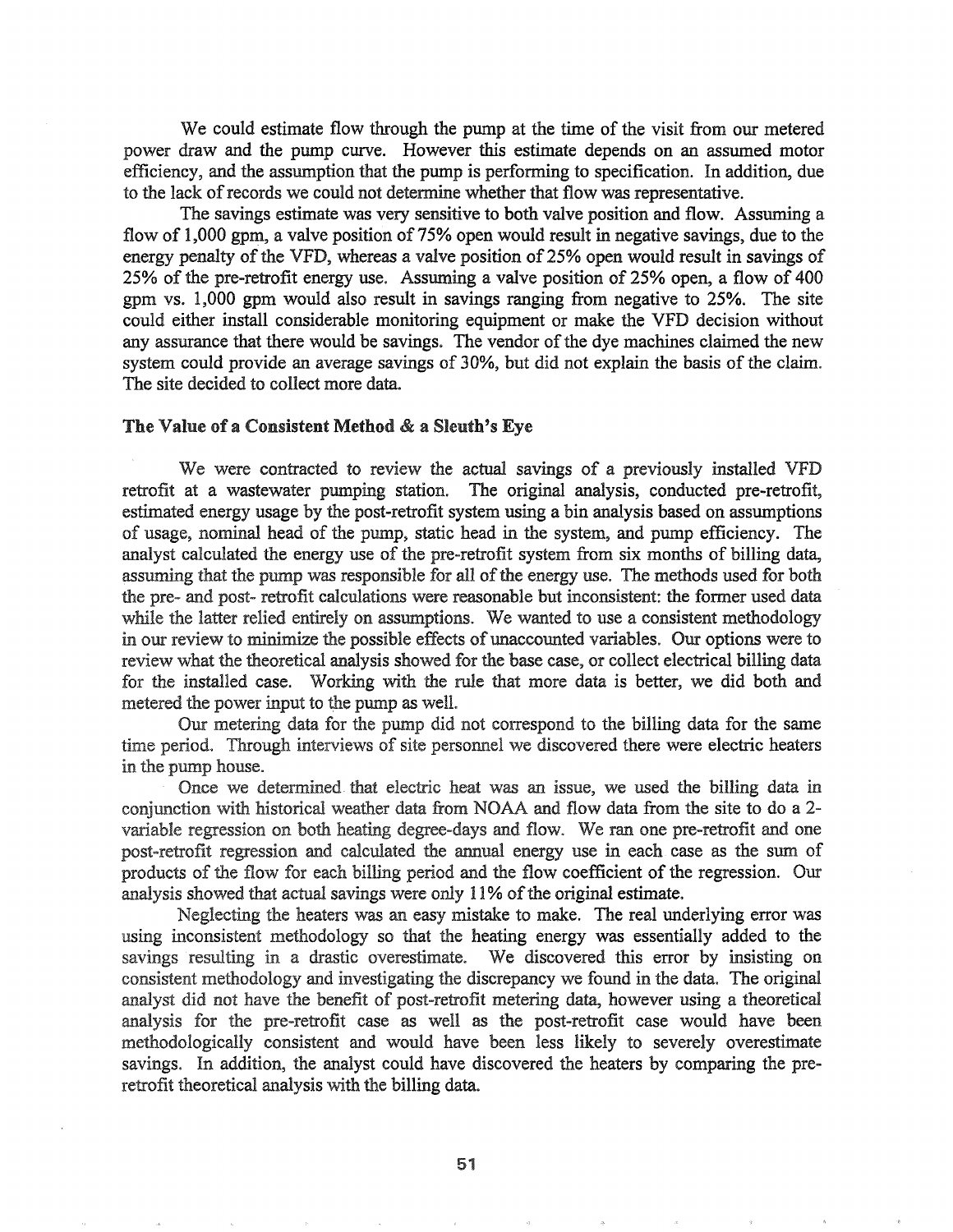## A Warehouse of Data in Need of Analysis - The Best of All Worlds

DMI was contracted to determine the potential energy savings at a large wastewater treatment plant that could be gained by installing VFDs on the blowers and by maintaining the dissolved oxygen (DO) setpoint in the aeration tanks at 1.0 mg/I. This unusual plant had a plethora of data: air flow meters for every tank, amperage measurement and inlet valve position on every blower, DO in each tank, total plant flow, BOD in and out of the aeration tanks, and influent temperature. For once we had all the data we could possibly want.

There were automatic controls available for the blowers, but operators were uncomfortable with the control scheme and turned blowers on and off manually. Manual control rarely leads to optimal efficiency since operators adjust controls less frequently than an automated system. Because several hours could elapse between the time when the DO level dropped below the setpoint and the time when the operators started another blower, the operators bought time by programming in a high DO setpoint (3.0 mg/I). However the average DO concentration for the aeration tanks was well below that setpoint (1.9 mg/I), and the DO ranged between 0.1 mg/l during peak loading during the day up to 9 mg/I at night (Figure 3). The relationship between DO and energy use is not a linear function; a slightly higher DO level requires a substantially greater amount of energy.



Figure 3. Hourly DO Level in Aeration Tanks

We analyzed six months' data (over 200,000 data points) and found that, in addition to the savings for VFDs (\$21,000/yr) and better DO control (\$28,000/yr), the plant could save \$54,OOO/yr simply by running fewer blowers. Running fewer blowers at a greater load would also reduce the risk of blower surge, something the plant operators were keenly trying to avoid and their primary reasoning for manual controL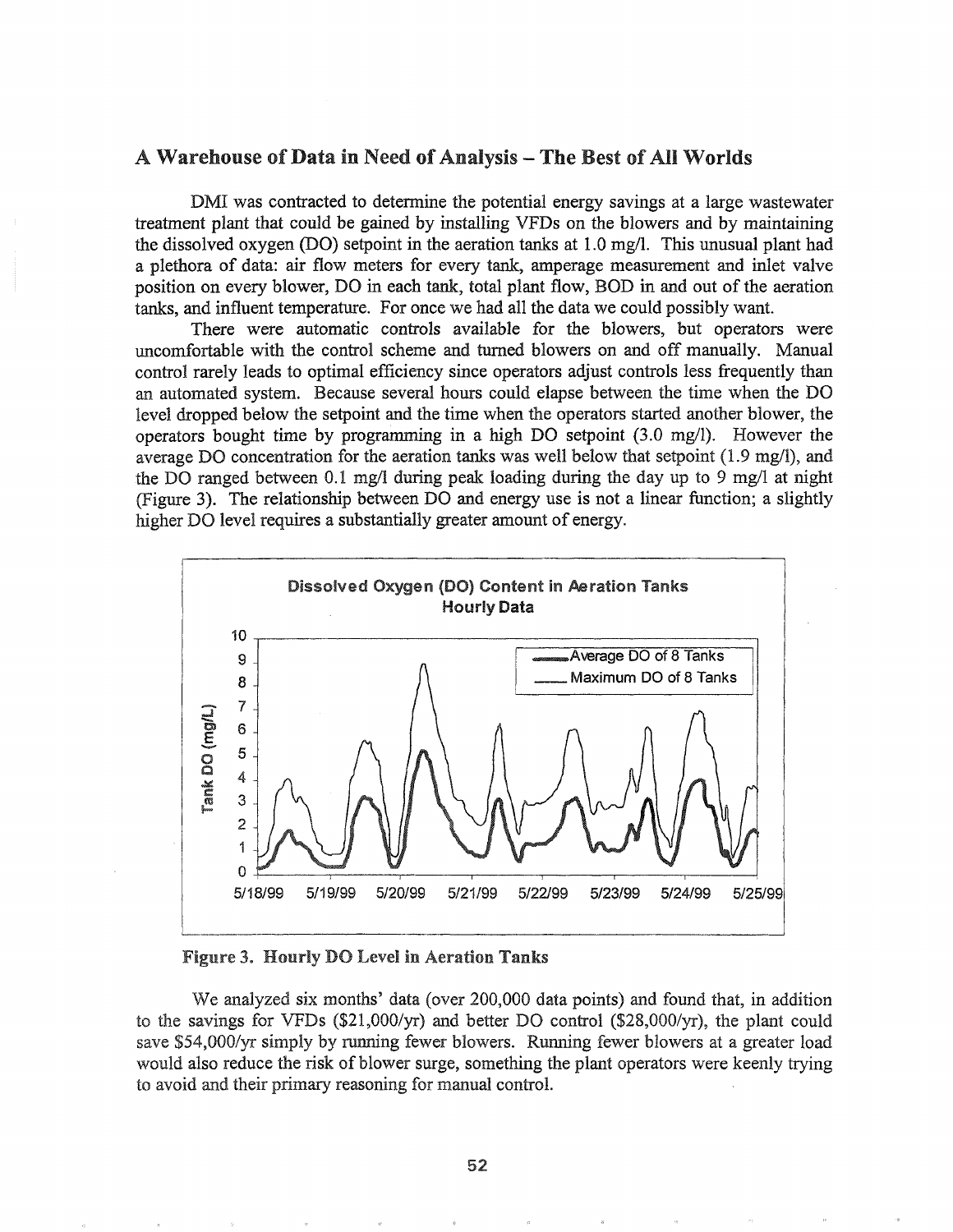Data was invaluable in the analyses of these measures. More remarkable however, the data itself led us to discover an additional measure that could save \$30,000/yr or more for almost no cost.

When a tank is taken off-line a small amount of clean water is put in the off-line tank to protect the dome diffusers from the weather. A small amount of airflow is required to prevent the diffusers from plugging up. Initially we had ignored the data showing air flow to the off-line tanks, assuming that it was noise or trouble with the metering equipment. When the total energy use calculated for the pre-retrofit condition differed substantially from preretrofit billing data we took a second look and discovered that one third of the total airflow went to off~line tanks.

Because the off-line tanks had a lower water level, the resulting backpressure was lower than in on-line tanks. Even with the valves pinched down, the air flowed toward that lower pressure. While some air is deemed necessary in off-line tanks to prevent the diffusers from clogging, a flow equal to or greater than that going to on-line tanks (Figure 4) is clearly excessive. Our conservative estimate was that an average of  $2,000$  cfm of air, costing \$30,000/yr or more, was wasted supplying excess air to off-line tanks.

Without the large amount of useful data in digital form, we could not have quantified this additional load or justified efforts to reduce it. We only discovered the added load by investigating inconsistencies within the data.



Figure 4. Average Airflow to an Aeration Tank

## The Danger of Generalizations

We have described an example of how data can show the way to additional savings for a particular site. We also see numerous examples of unrealized savings that were estimated using a general rule and not the particular situation. Rules of thumb are only as good as the data behind them.